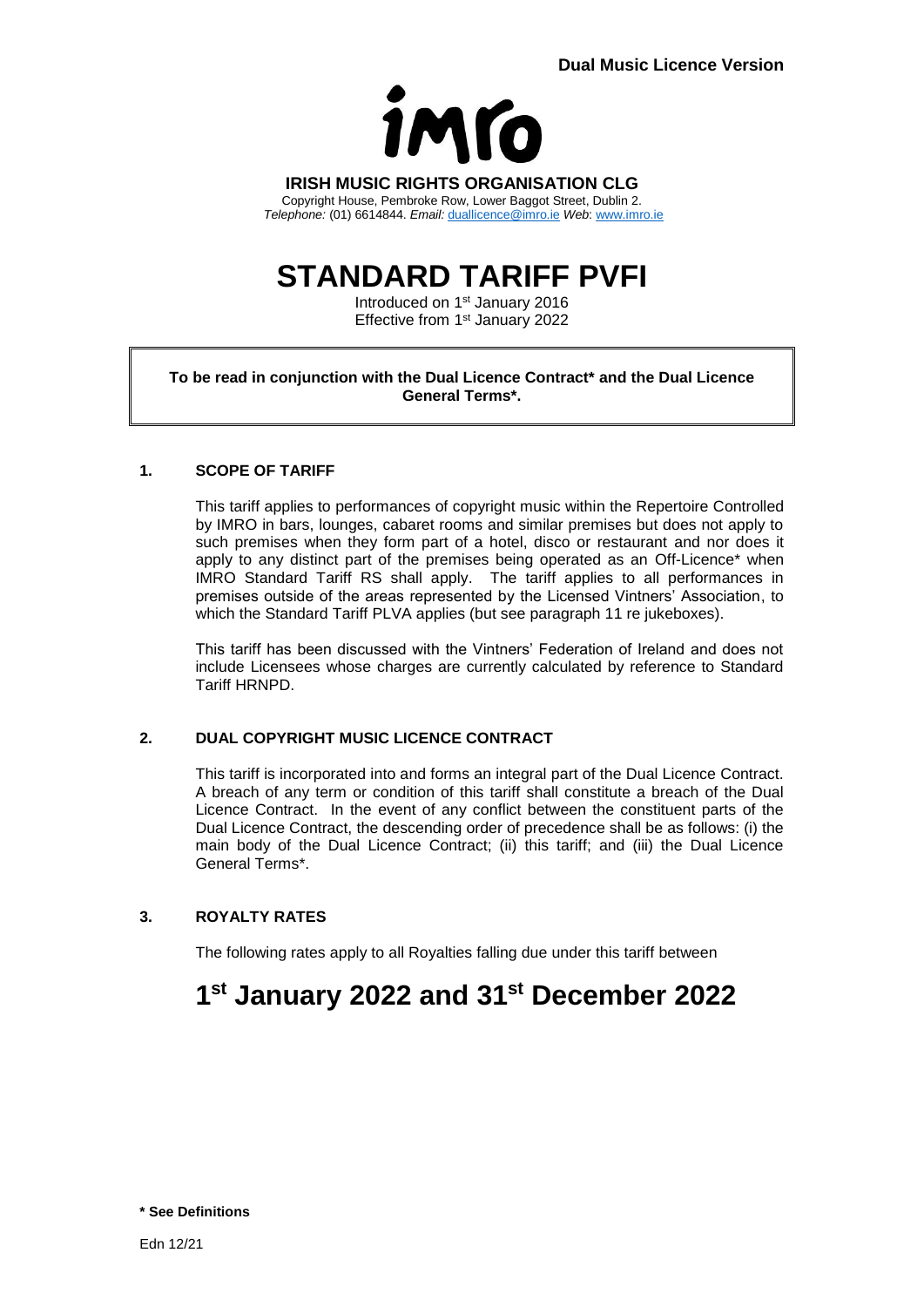# **A. Rates for Electronic Apparatus:**

|       |                                                                           | Higher<br><b>Royalty</b><br>rate | <b>Standard</b><br><b>Royalty</b><br>rate |
|-------|---------------------------------------------------------------------------|----------------------------------|-------------------------------------------|
|       |                                                                           | €                                | €                                         |
| (i)   | Radio (with or without tape, CD or record deck)<br>with built in speakers | 123.82                           | 82.58                                     |
| (ii)  | Television & Video                                                        | 99.07                            | 66.05                                     |
| (iii) | For background music*<br>Or                                               | 297.25                           | 198.17                                    |
| (iv)  | a composite rate for (i), (ii) & (iii) above                              | 371.55                           | 247.71                                    |

# **B. Other Music\***

| (i) | Level of Annual Turnover*         | <b>Rate per Music Session</b>           |                                           |
|-----|-----------------------------------|-----------------------------------------|-------------------------------------------|
|     |                                   | <b>Higher</b><br><b>Royalty</b><br>rate | <b>Standard</b><br><b>Royalty</b><br>rate |
|     |                                   | €                                       | €                                         |
|     | Under €190,500                    | 14.88                                   | 9.90                                      |
|     | €190,500 but less than €381,000   | 23.21                                   | 14.88                                     |
|     | €381,000 but less than €635,000   | 29.71                                   | 19.80                                     |
|     | €635,000 but less than €952,500   | 39.66                                   | 26.43                                     |
|     | €952,500 but less than €1,270,000 | 49.56                                   | 33.00                                     |
|     | €1,270,000 or more                | 62.77                                   | 41.29                                     |

Note: Under this Paragraph B(i), if the Level of Annual Turnover of a Licensee includes turnover from the operation of an Off-Licence as distinct from that from the standalone operating of a bar, lounge, cabaret room or similar premises, then provided that IMRO is provided each year with a copy of an unexpired Publican's Licence alongside a certificate breaking down the Level of Annual Turnover between that arising from the operation of an Off-Licence and that arising from the distinct operating of a bar, lounge, cabaret room or similar premises, and such certificate is signed by the Licensee and certified to be a true and accurate breakdown of the Level of Annual Turnover, by a person who is qualified to be appointed as auditor of a company under Sec 187 of the Companies Act, 1990, then IMRO shall charge in line with the Level of Annual Turnover attributable to the operation of the bar, lounge, cabaret room or similar premises as certified.

Licensees are obliged, on request from IMRO to provide a copy of their most up to date Publicans Licence.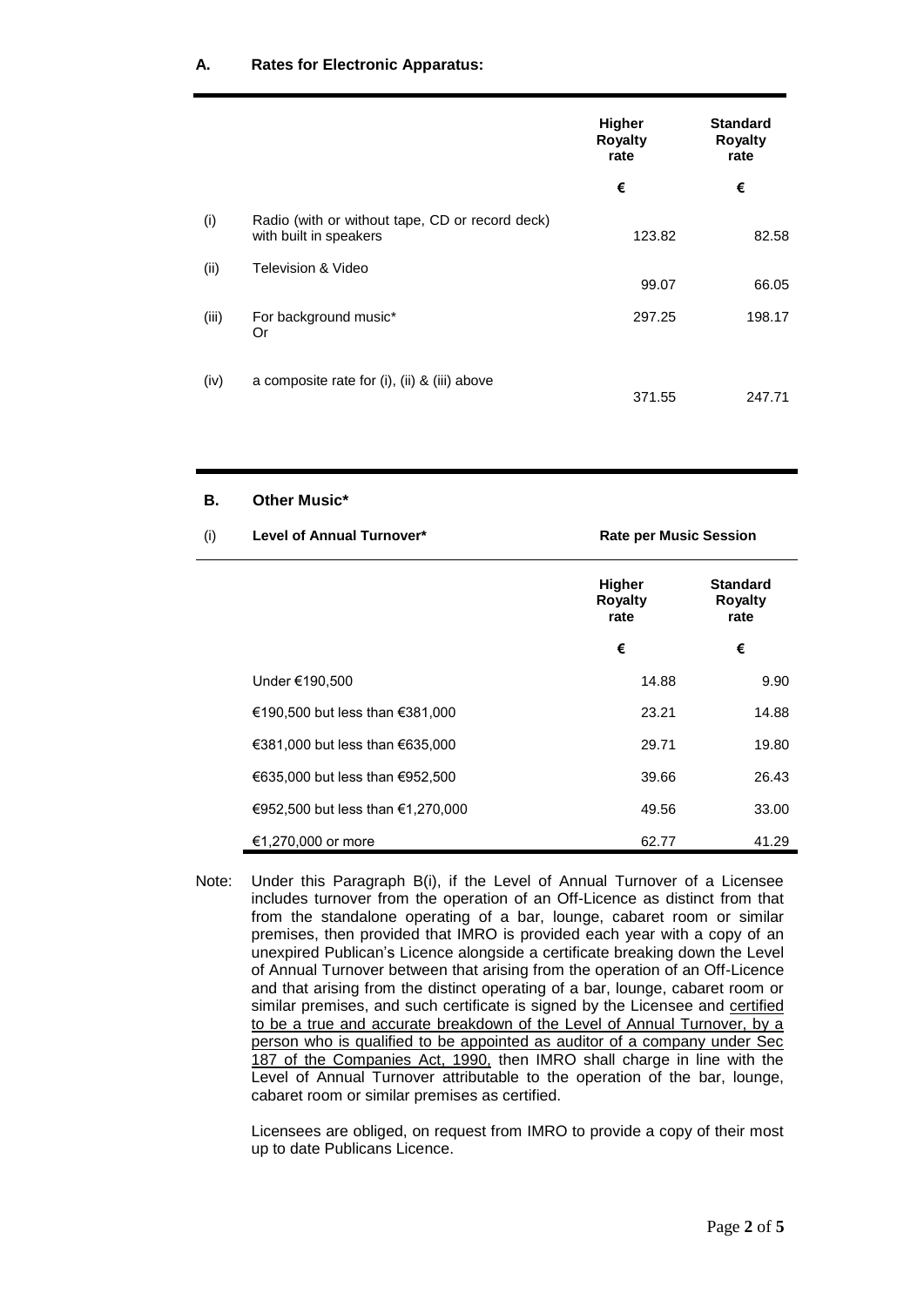(ii) Where there is a charge for admission to any event which includes the use of copyright music, the Royalty per event shall be calculated as a percentage of gross income from admission charges plus any other income received by the promoter or the Licensee in respect of the event e.g. sponsorships or other fees. The rates shall be: -

| <b>Higher Royalty rate</b> | <b>Standard Royalty rate</b> |
|----------------------------|------------------------------|
| 4.5%                       | 3%                           |

- Note 1: This is subject to a minimum charge that corresponds to the Levels of Annual Turnover at B(i) above.
- Note 2: Where Other Music is promoted in venues covered by this tariff with the venue simply renting out the facilities, this tariff may not apply to the Licensee. To avail of this exclusion, the Licensee shall notify IMRO in writing at least two weeks in advance of the concert/event and provide the name and address of the promoter.

#### **The minimum annual Royalty under this tariff will be €66.05**

#### **4. HIGHER AND STANDARD ROYALTY RATES**

- (i) All performances in the first Licence Year\* will be charged at the Higher Royalty rate unless the user applies in writing for a licence before the music is performed.
- (ii) Any performances not declared are unauthorised and constitute **an infringement of copyright** and will be charged as unlicensed performances at the Higher Royalty rate.
- (iii) Standard Royalty rates shall apply after the first Licence Year only if there is a valid Dual Licence Contract in place between IMRO and the Licensee.

# **5. PAYMENT TERMS**

- (i) Payment of Royalties and VAT due under this tariff is due either on receipt of invoice or in cases where Royalties exceed €150.00 by means of a banker's direct debit completed at the time of the issuing of the Dual Licence Contract.
- (ii) Where Royalties are due for payment under Paragraph 2A only of this tariff, the payment by direct debit for Royalties due will be by four consecutive monthly direct debits commencing on the 15<sup>th</sup> day of the month of issue of the invoice.
- (iii) In all other instances, the payment by direct debit for Royalties due will be by way of eight consecutive monthly direct debits commencing on the 15<sup>th</sup> day of the month following the month of issue of the invoice in order to afford Licensees an opportunity to resolve bonafide disputes.

# **6. INFLATION ADJUSTMENT**

The foregoing Royalty rates are related to the Consumer Price Index of Retail Prices for mid October 2021 (on the November 1996 base) as published in the Irish Statistical Bulletin, and will be adjusted on 1<sup>st</sup> January 2023 and on each subsequent anniversary of that date in proportion to annual changes in that Index. This adjustment shall not be greater than 2% in any one year.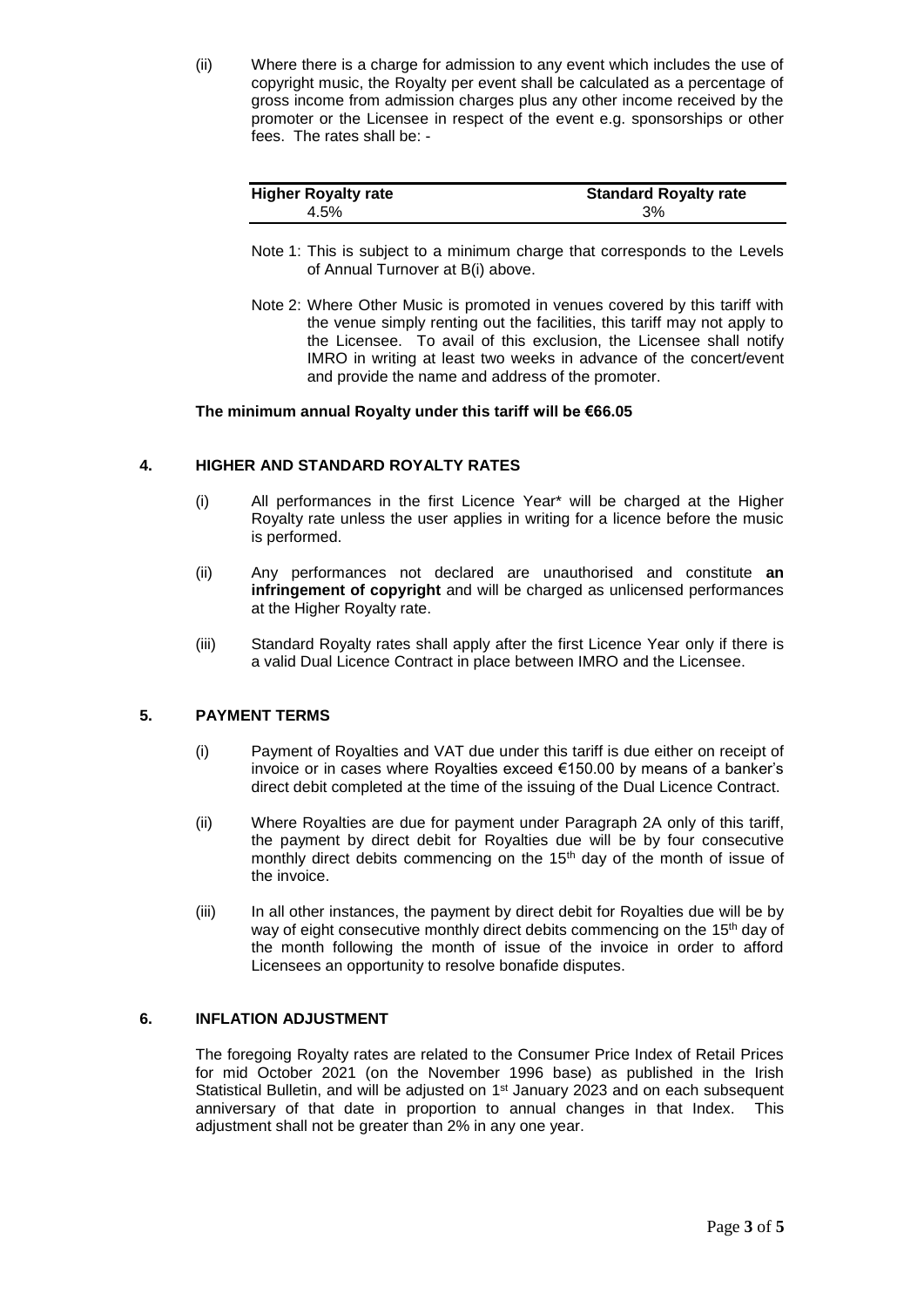#### **7. DEFINITIONS**

Capitalised terms used but not defined in this tariff shall have the meaning set forth in the Dual Licence Contract.

**"Background Music"** means music which is relayed by electronic apparatus other than by radio and TV (as defined in 2A(i) and (ii) above), and does not include music played for the purpose of dancing or karaoke.

**"Dual Licence Contract"** means the Dual Copyright Music Licence Contract between the Licensee, IMRO and PPI.

**"Dual Licence General Terms"** means the General Terms and Conditions Applicable to the Dual Copyright Music Licence Contract and Related IMRO and PPI Tariffs.

**"IMRO"** means the Irish Music Rights Organisation CLG.

**"Level of Annual Turnover"** refers to the Annual Turnover on which Publican Licence Duty is paid.

**"Licence Year"** means the first and each recurring 12 consecutive month period.

**"Off-Licence"** means a separate premises or distinct part of a Public House that has its own off-street entrance, and that is used solely by the Licensee for the retail selling of alcoholic beverages for consumption off the premises.

**"Other Music"** means music performed by means of live performers and/or electronic apparatus (excluding radios and TV's) where the electronic music is used for the purposes of dancing or where a DJ is employed. This includes music performed in bars and lounges which are open for an extra hour or longer outside the current ordinary seven-day licensed hours.

Any disagreement on the definition and the categorisation of music under the definitions can be referred to the Arbitration Committee.

# **8. VALUE ADDED TAX**

Every Licensee under this tariff shall pay to the Irish Music Rights Organisation CLG, in addition to the Royalty due under this tariff, a sum in respect of Value Added Tax calculated at the relevant rate on the Royalty payable.

# **9. ARBITRATION**

In the event of a dispute arising between IMRO and a VFI member, such a dispute may be referred to the IMRO/VFI Arbitration Committee.

The IMRO/VFI Arbitration Committee shall consist of an independent Chairman and two other members, one from IMRO and the other from the VFI.

If a dispute is referred to the IMRO/VFI Arbitration Committee the Chairman shall give such directions as he or she considers will ensure a fair and orderly hearing and determination of the dispute.

#### **10. TRADITIONAL MUSIC (i.e. public domain)**

Irish traditional music in the public domain is exempt from this tariff. Playing of copyright music within the Repertoire Controlled by IMRO will incur the full tariff.